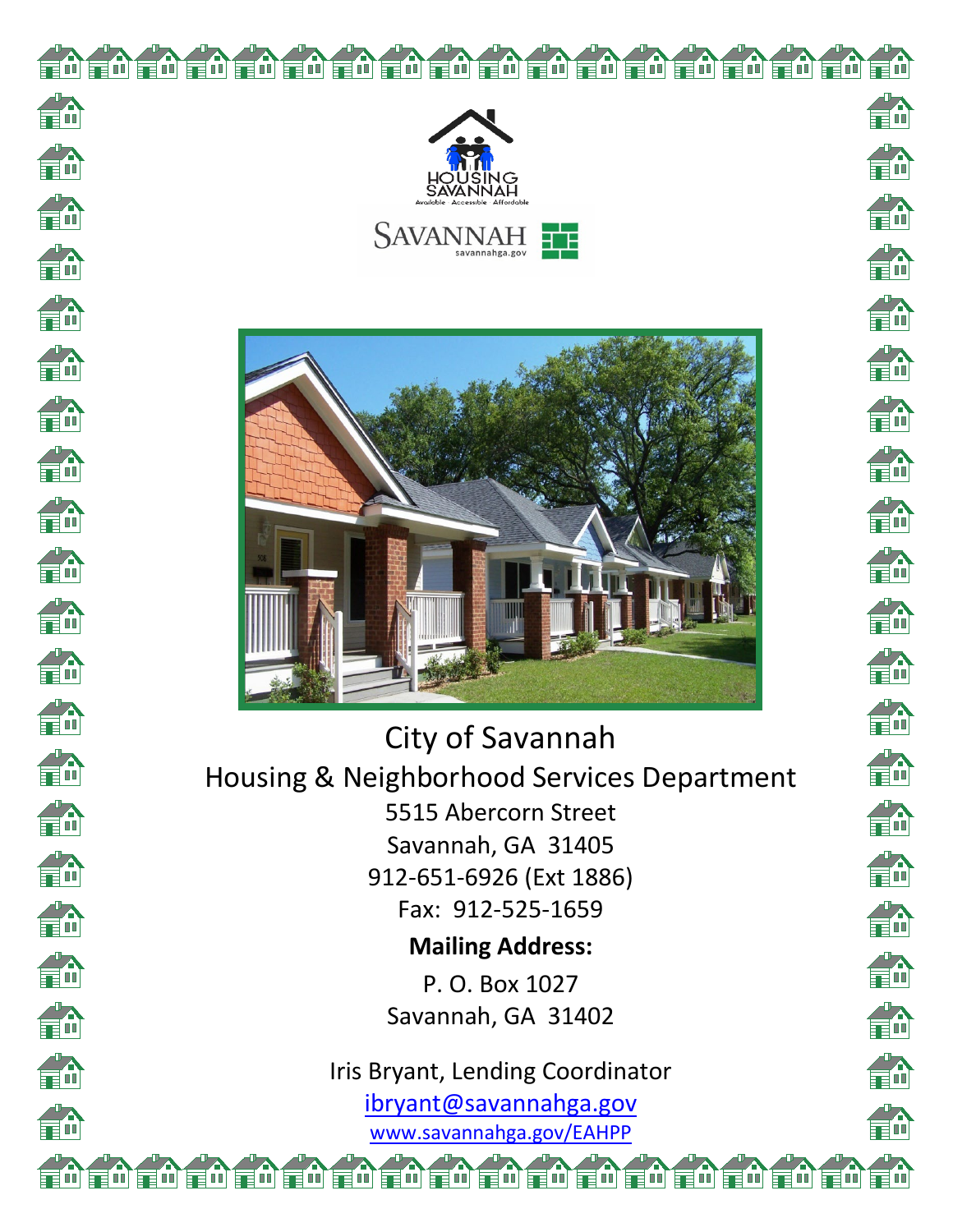

## **Application Instructions for City of Savannah Employer Assisted Home Purchase Program**

- **(1)** The Applicant and Co-Applicant must provide all of the following, if applicable:
	- Please complete and sign the attached application
	- Attach a copy of a Picture ID for the Applicant and Co-Applicant
	- Copy of current income for ALL household members, including most recent:
		- **9 paycheck stubs (if paid every week)**
		- **5 paycheck stubs (if paid every two weeks)**
		- **4 paycheck stubs (if paid twice a month)**
		- **2 paycheck stubs (if paid once a month)**
	- Proof of Child Support (Most recent 12 months print out)
	- Copy of Child Support Court Order
	- Current Year SSI (Social Security Supplemental Income Awards letter if applicable)
	- Current Year SSA (Social Security Awards letter if applicable)
	- Current Pension checks or letter
	- Current Year VA Disability or Retirement letter
	- Signed Federal Tax Returns for two most recent years
	- All W-2s for most recent two years
	- Bank Statements (2 most recent months for each account) All pages, including blank pages
	- Most recent quarterly IRA/401k statement (if applicable)- All pages, including blank pages
	- Copy of Home Buyer's Education Certificate- Date MUST be 1 years or less
- **(2)** Return the completed application and other documents to the City of Savannah, Housing & Neighborhood **Services**

| <b>Iris Bryant</b><br>ibryant@savannahga.gov<br>912-651-6926 |                      |  |
|--------------------------------------------------------------|----------------------|--|
| <b>Mailing Address:</b>                                      | <b>Located At:</b>   |  |
| P. O. Box 1027                                               | 5515 Abercorn Street |  |
| Savannah, GA 31402                                           | Savannah, GA 31405   |  |



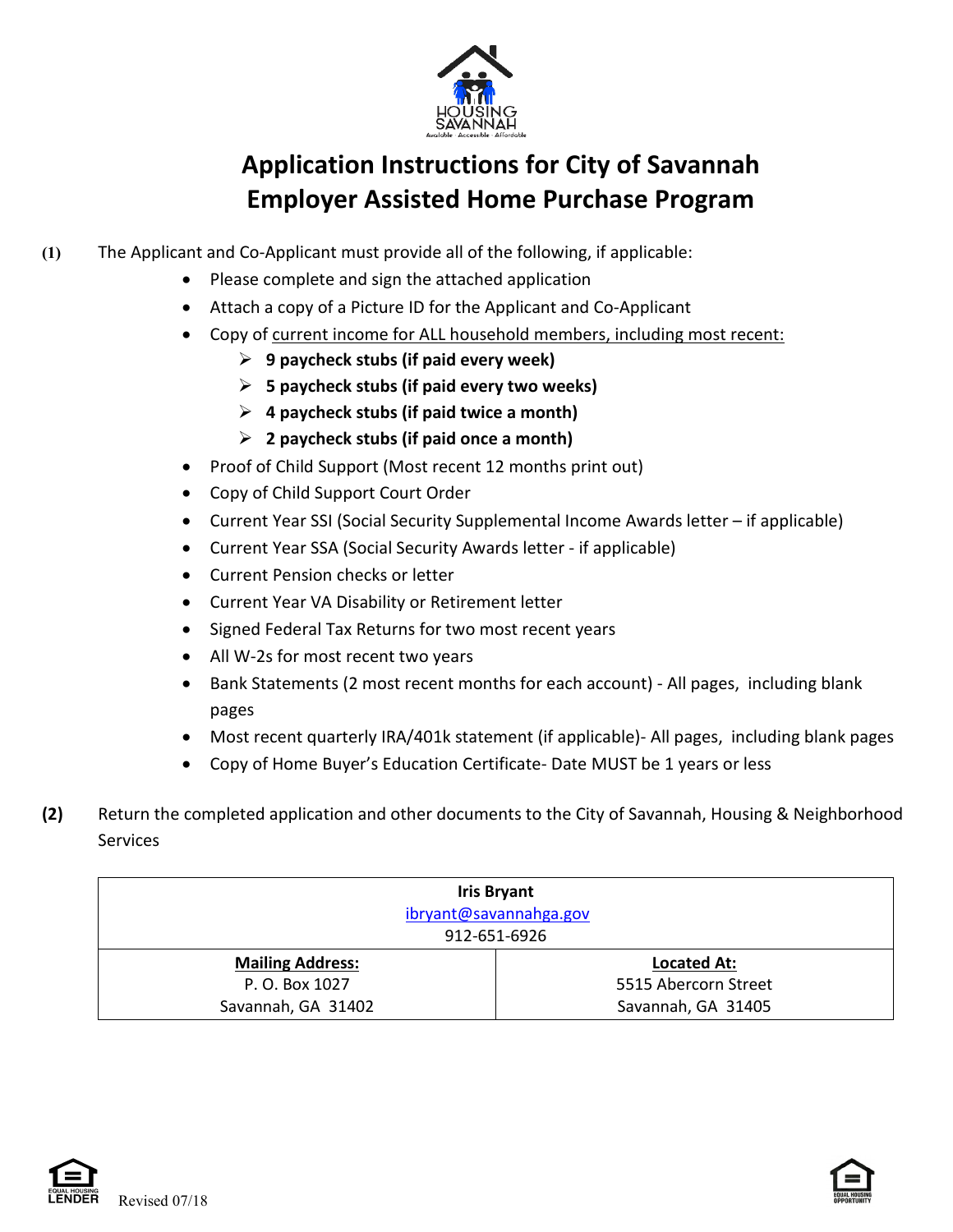- **(3)** If any of the following conditions apply:
	- You are under contract to purchase a home
	- You have been approved by a lender
	- You have met with a lender and are in the process of getting approved

Please submit copies of the following documents along with your application to expedite processing. *(\* Indicates the documents that may be obtained from your Lender)*

- \_\_\_\_\_\_\*Residential Loan Application (Lenders Application)
- \_\_\_\_\_\_\*Credit Report
- \_\_\_\_\_\_\*Loan Estimate/ Loan Illustration Worksheet
- \_\_\_\_\_\_\*Verification of Employment
- \_\_\_\_\_\_\*Sales Contract, including Seller's Property Disclosure Statement
- \_\_\_\_\_\_\*Appraisal
- \_\_\_\_\_\_\*Commitment Letter from Lender
	- $\mathcal{L}^*$ Verification of \$1,000 cash equity as Down Payment
	- \_\_\_\_\_\_\*Name of selected Closing Attorney
- **(4)** If none of the above conditions apply, please provide us with a copy of your credit report, if you have obtained one.
- **(5)** Terms and Conditions of your 1st Mortgage Loan:
	- All Terms & Conditions must be approved by the Housing & Neighborhood Services Department
	- Maximum Interest Rate cannot exceed the Regional internet Rate plus 3.0%.
	- Must be a FIXED interest rate loan for the loan term
	- Maximum term is 30 years
	- Minimum term is 15 years
	- Cannot have a Balloon Payment
	- Maximum fees are 2.5% to 3% of the Loan amount
	- Maximum PITI-To-Income Ratio cannot exceed 35%
	- Maximum Debt-To-Income Ratio cannot exceed 45%
- **(6)** If you qualify for another program managed by the Department of Housing, you will be required to comply with the most restrictive of terms and conditions



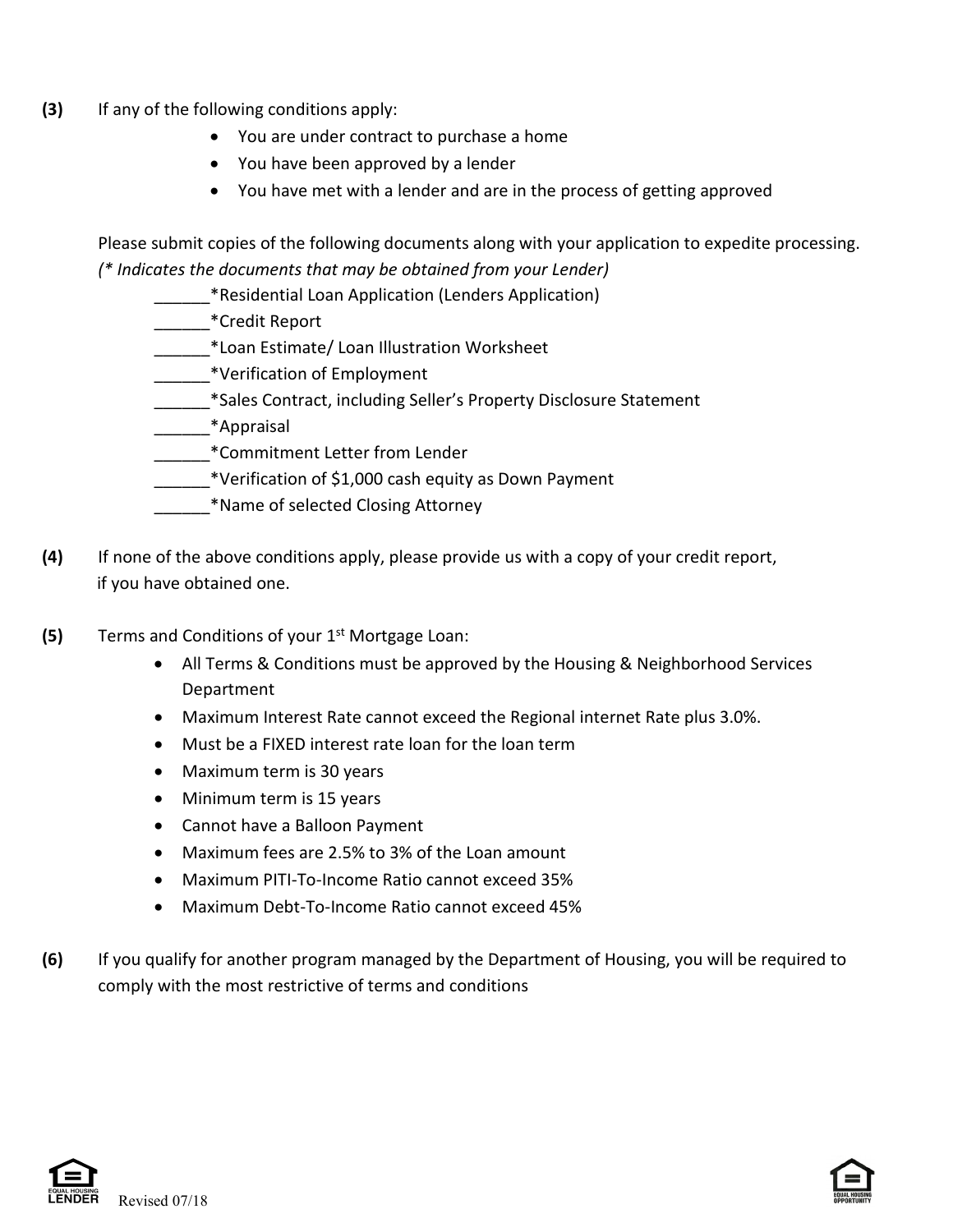

## **City of Savannah Employer Assisted Home Purchase Program APPLICATION**

| Name:                                                                     |                                                                                        | How did you hear about the program?                        |  |  |  |
|---------------------------------------------------------------------------|----------------------------------------------------------------------------------------|------------------------------------------------------------|--|--|--|
| Date of birth:                                                            | SSN:                                                                                   | Cell Phone:                                                |  |  |  |
| $\Box$ Married<br>Marital Status: (Check One)<br>$\Box$ Separated         |                                                                                        | $\Box$ Unmarried<br>$\Box$ Widowed<br>$\Box$ Divorced      |  |  |  |
| <b>Email Address:</b>                                                     |                                                                                        | Home Phone:                                                |  |  |  |
| Current address:                                                          |                                                                                        |                                                            |  |  |  |
| City:                                                                     | State:                                                                                 | ZIP Code:                                                  |  |  |  |
| $\square$ Own<br>$\Box$ Live with Relative<br>$\Box$ Rent<br>$\Box$ Other |                                                                                        | How long at this address?                                  |  |  |  |
| Monthly payment or Rent:\$                                                |                                                                                        | Do you receive Section 8? Y N<br>Amount:                   |  |  |  |
| Previous address (if less than 2 years at current address):               |                                                                                        |                                                            |  |  |  |
| City:                                                                     | State:                                                                                 | ZIP Code:                                                  |  |  |  |
| $\square$ Own<br>$\Box$ Rented<br>$\Box$ Other                            | Monthly payment or rent:\$                                                             | How long at this address?                                  |  |  |  |
| What is your comfort level for a House Payment?                           |                                                                                        |                                                            |  |  |  |
| <b>APPLICANT EMPLOYMENT INFORMATION</b>                                   |                                                                                        |                                                            |  |  |  |
| Employer: City of Savannah<br>Department:                                 |                                                                                        | Employee ID#<br>Start Date?                                |  |  |  |
| Address:                                                                  |                                                                                        | Work Phone:                                                |  |  |  |
| City:                                                                     | State:                                                                                 | ZIP Code:                                                  |  |  |  |
| Position:                                                                 | (Please check one and indicate amount)<br>$\Box$ Hourly $\Box$ Salary $\Box$ Annual \$ | # of Hours Weekly:                                         |  |  |  |
| APPLICANT ADDITIONAL EMPLOYMENT INFORMATION                               |                                                                                        |                                                            |  |  |  |
| Employer:                                                                 |                                                                                        | Start Date?                                                |  |  |  |
| Address:                                                                  |                                                                                        | Work Phone:                                                |  |  |  |
| City:<br>State:                                                           |                                                                                        | ZIP Code:                                                  |  |  |  |
| (Please check one and indicate amount)                                    |                                                                                        |                                                            |  |  |  |
| Position:<br>$\Box$ Hourly $\Box$ Salary $\Box$ Annual \$                 |                                                                                        | # of Hours Weekly:                                         |  |  |  |
| <b>CO-APPLICANT INFORMATION</b>                                           |                                                                                        |                                                            |  |  |  |
| Name:                                                                     |                                                                                        | Will you live in new home being purchased? $\Box Y \Box N$ |  |  |  |
| Date of birth:                                                            | SSN:                                                                                   | Cell Phone:                                                |  |  |  |
| Marital Status: (Check One)<br>$\Box$ Married                             | $\square$ Widowed<br>$\Box$ Divorced<br>$\Box$ Unmarried                               |                                                            |  |  |  |
| <b>Email Address:</b>                                                     |                                                                                        |                                                            |  |  |  |
| Current address:                                                          |                                                                                        |                                                            |  |  |  |
| City:                                                                     | State:                                                                                 | ZIP Code:                                                  |  |  |  |



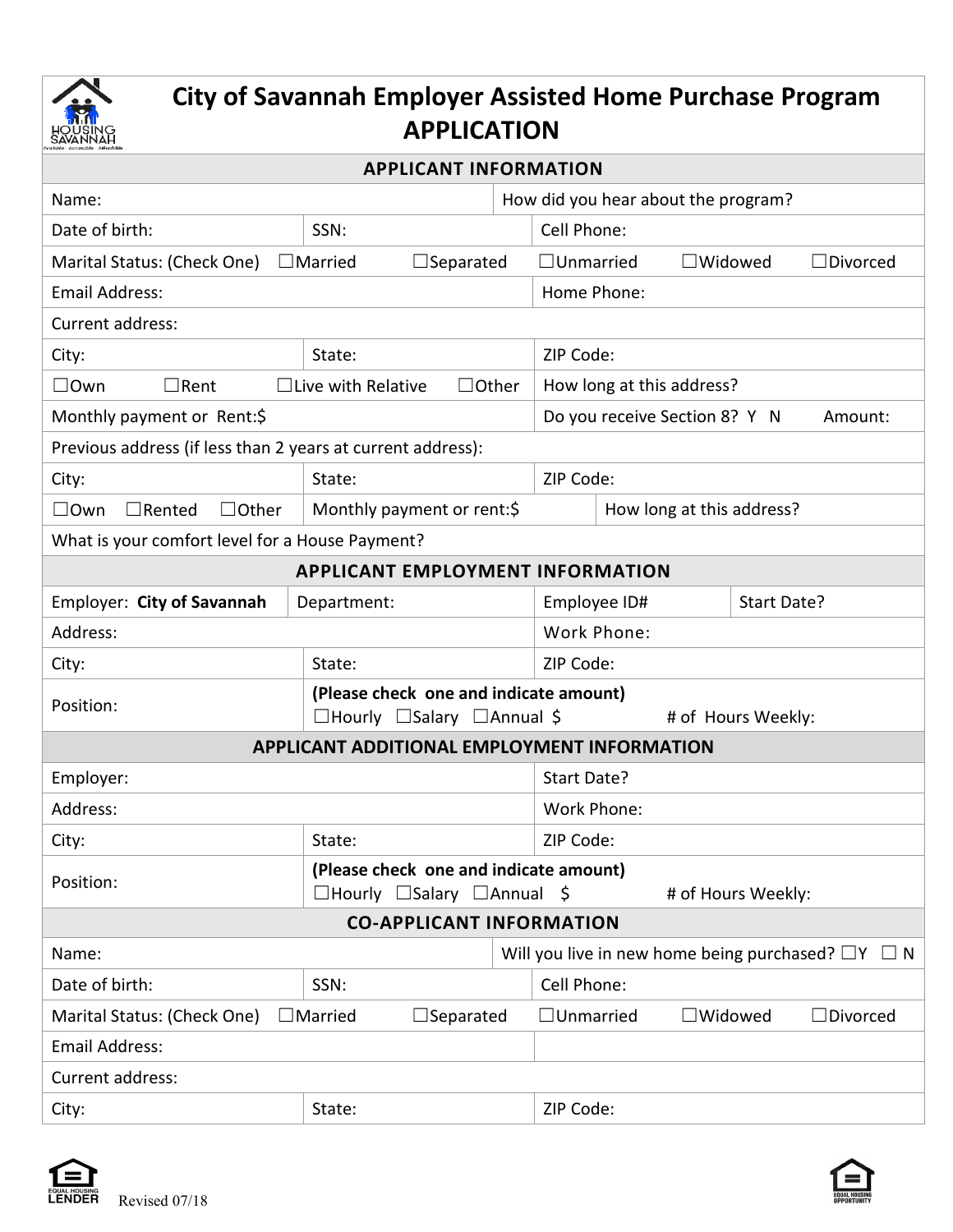| <b>City of Savannah Employer Assisted Home Purchase Program</b><br><b>APPLICATION</b>         |                                                                                                              |            |                                                                                 |  |  |
|-----------------------------------------------------------------------------------------------|--------------------------------------------------------------------------------------------------------------|------------|---------------------------------------------------------------------------------|--|--|
| $\Box$ Own<br>$\Box$ Rent                                                                     | $\Box$ Live with Relative<br>$\Box$ Other                                                                    |            | How long at this address?                                                       |  |  |
| Monthly payment or Rent:\$                                                                    |                                                                                                              |            | Do you receive Section 8?<br>Amount:                                            |  |  |
| Previous address (if less than 2 years at current address):                                   |                                                                                                              |            |                                                                                 |  |  |
| City:                                                                                         | State:                                                                                                       |            | ZIP Code:                                                                       |  |  |
| Owned Rented Other                                                                            | Monthly payment or rent:                                                                                     |            | How long?                                                                       |  |  |
| <b>CO-APPLICANT EMPLOYMENT INFORMATION</b>                                                    |                                                                                                              |            |                                                                                 |  |  |
| Employer:                                                                                     |                                                                                                              |            | Start Date?                                                                     |  |  |
| Address:                                                                                      |                                                                                                              |            | Work Phone:                                                                     |  |  |
| City:                                                                                         | State:                                                                                                       |            | ZIP Code:                                                                       |  |  |
| Position:                                                                                     | (Please check one and indicate amount)<br>$\Box$ Hourly $\Box$ Salary $\Box$ Annual \$<br># of Hours Weekly: |            |                                                                                 |  |  |
| <b>CO-APPLICANT ADDITIONAL EMPLOYMENT INFORMATION</b>                                         |                                                                                                              |            |                                                                                 |  |  |
| Employer:                                                                                     |                                                                                                              |            | Start Date?                                                                     |  |  |
| Address:                                                                                      |                                                                                                              |            | Work Phone:                                                                     |  |  |
| City:                                                                                         | State:                                                                                                       |            | ZIP Code:                                                                       |  |  |
| Position:                                                                                     | (Please check one and indicate amount)<br>$\Box$ Hourly $\Box$ Salary $\Box$ Annual \$<br># of Hours Weekly: |            |                                                                                 |  |  |
|                                                                                               | LIST ALL OCCUPANTS OF HOUSE TO BE PURCHASED                                                                  |            | (LIST ALL PERSONS THAT WILL BE LIVING IN THE HOUSE)                             |  |  |
| <b>NAME:</b>                                                                                  | Relationship                                                                                                 | <b>AGE</b> | Income/Benefit                                                                  |  |  |
|                                                                                               | Self                                                                                                         |            |                                                                                 |  |  |
| <b>NAME:</b>                                                                                  | Relationship                                                                                                 | <b>AGE</b> | Income/Benefit                                                                  |  |  |
|                                                                                               |                                                                                                              |            |                                                                                 |  |  |
|                                                                                               |                                                                                                              |            |                                                                                 |  |  |
|                                                                                               |                                                                                                              |            |                                                                                 |  |  |
|                                                                                               |                                                                                                              |            |                                                                                 |  |  |
|                                                                                               |                                                                                                              |            |                                                                                 |  |  |
|                                                                                               |                                                                                                              |            |                                                                                 |  |  |
| Are you currently under contract to buy a Home:<br>$\Box$ Y<br>$\square$ N<br><b>Address?</b> |                                                                                                              |            | $\square$ N<br>Do You Have a Realtor?<br>$\square$ Y<br><b>Name of Realtor:</b> |  |  |
| <b>Anticipated Closing Date of Home Purchase?</b>                                             |                                                                                                              |            | $\Box$ Y<br>$\square$ N<br>Do You Have a Lender?                                |  |  |
|                                                                                               |                                                                                                              |            | <b>Name of Lender:</b>                                                          |  |  |



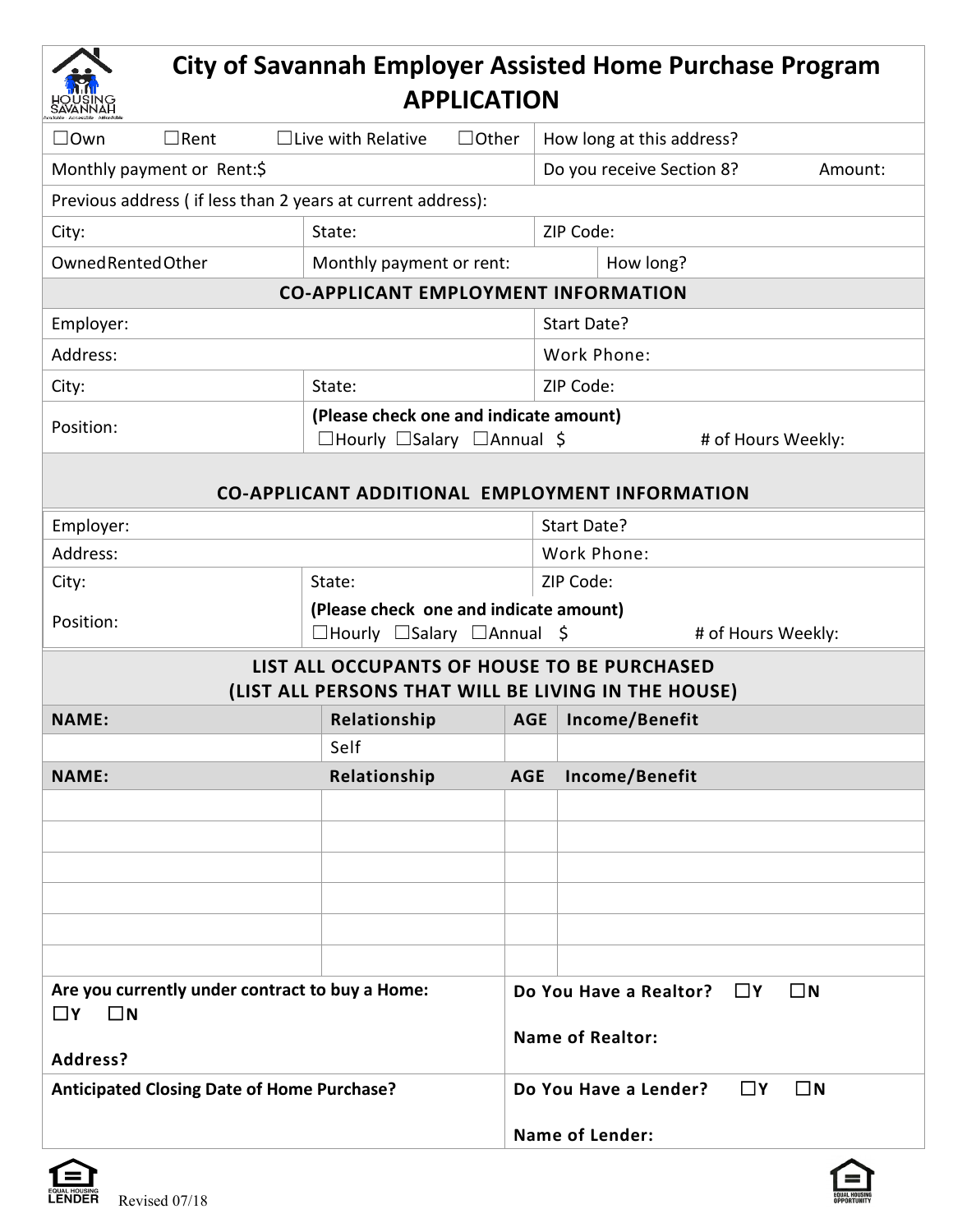

## **City of Savannah Employer Assisted Home Purchase Program APPLICATION**

**Are you a " first time home buyer"\***: ☐**Y** ☐**N**

\*A first time home buyer is a person that has not been the owner-occupant of a home in the last three years or has been displaced from their home as a result of civil action or relocation.

| OTHER ASSETS(CHECKING, SAVINGS, 401K) OR SOURCES OF INCOME                                                                                                                                                                                                                                                                                                                                                                                                                                                                                                                                                                                                                                                                          |             |                                        |                                                                |  |
|-------------------------------------------------------------------------------------------------------------------------------------------------------------------------------------------------------------------------------------------------------------------------------------------------------------------------------------------------------------------------------------------------------------------------------------------------------------------------------------------------------------------------------------------------------------------------------------------------------------------------------------------------------------------------------------------------------------------------------------|-------------|----------------------------------------|----------------------------------------------------------------|--|
| <b>NAME OF BANK OR CREDIT UNION</b>                                                                                                                                                                                                                                                                                                                                                                                                                                                                                                                                                                                                                                                                                                 |             | <b>TYPE</b>                            | <b>ACCOUNT BALANCE</b>                                         |  |
|                                                                                                                                                                                                                                                                                                                                                                                                                                                                                                                                                                                                                                                                                                                                     |             | Checking                               |                                                                |  |
|                                                                                                                                                                                                                                                                                                                                                                                                                                                                                                                                                                                                                                                                                                                                     |             |                                        |                                                                |  |
|                                                                                                                                                                                                                                                                                                                                                                                                                                                                                                                                                                                                                                                                                                                                     |             |                                        |                                                                |  |
|                                                                                                                                                                                                                                                                                                                                                                                                                                                                                                                                                                                                                                                                                                                                     |             |                                        |                                                                |  |
|                                                                                                                                                                                                                                                                                                                                                                                                                                                                                                                                                                                                                                                                                                                                     |             |                                        |                                                                |  |
|                                                                                                                                                                                                                                                                                                                                                                                                                                                                                                                                                                                                                                                                                                                                     |             | <b>ADDITIONAL REQURIED INFORMATION</b> |                                                                |  |
| Are you in the military, a Veteran or a Surviving Spouse of Veteran?                                                                                                                                                                                                                                                                                                                                                                                                                                                                                                                                                                                                                                                                |             |                                        | $\square$ Y<br>$\square$ N                                     |  |
| Do you have student loans?<br>□Υ                                                                                                                                                                                                                                                                                                                                                                                                                                                                                                                                                                                                                                                                                                    | $\square$ N |                                        | <b>Expected Graduation Date?</b>                               |  |
|                                                                                                                                                                                                                                                                                                                                                                                                                                                                                                                                                                                                                                                                                                                                     |             |                                        | <b>EMPLOYER ASSISTED HOME PURCHASE PROGRAM LOAN DISCLOSURE</b> |  |
| The City of Savannah Employer Assisted Home Purchase Program is a forgivable loan. When loan terms are<br>followed, 1/5 of loan is forgiven each year the employee remains employed by the City and remains an occupant<br>of the house. Forgiven amount will be reported on your W2 as additional income for 5 years. The unpaid loan<br>balance must be repaid to the City if the employee defaults on the program terms during the first five years.<br>By signing below, I acknowledge any money received from the City of Savannah Employer Assisted Home Purch<br>Program is a forgivable loan and forgiven amount will be reported on your W2 as additional income for 5 years.<br>Applicant<br>Co-Applicant<br>Date<br>Date |             |                                        |                                                                |  |
|                                                                                                                                                                                                                                                                                                                                                                                                                                                                                                                                                                                                                                                                                                                                     |             |                                        |                                                                |  |
|                                                                                                                                                                                                                                                                                                                                                                                                                                                                                                                                                                                                                                                                                                                                     |             |                                        |                                                                |  |